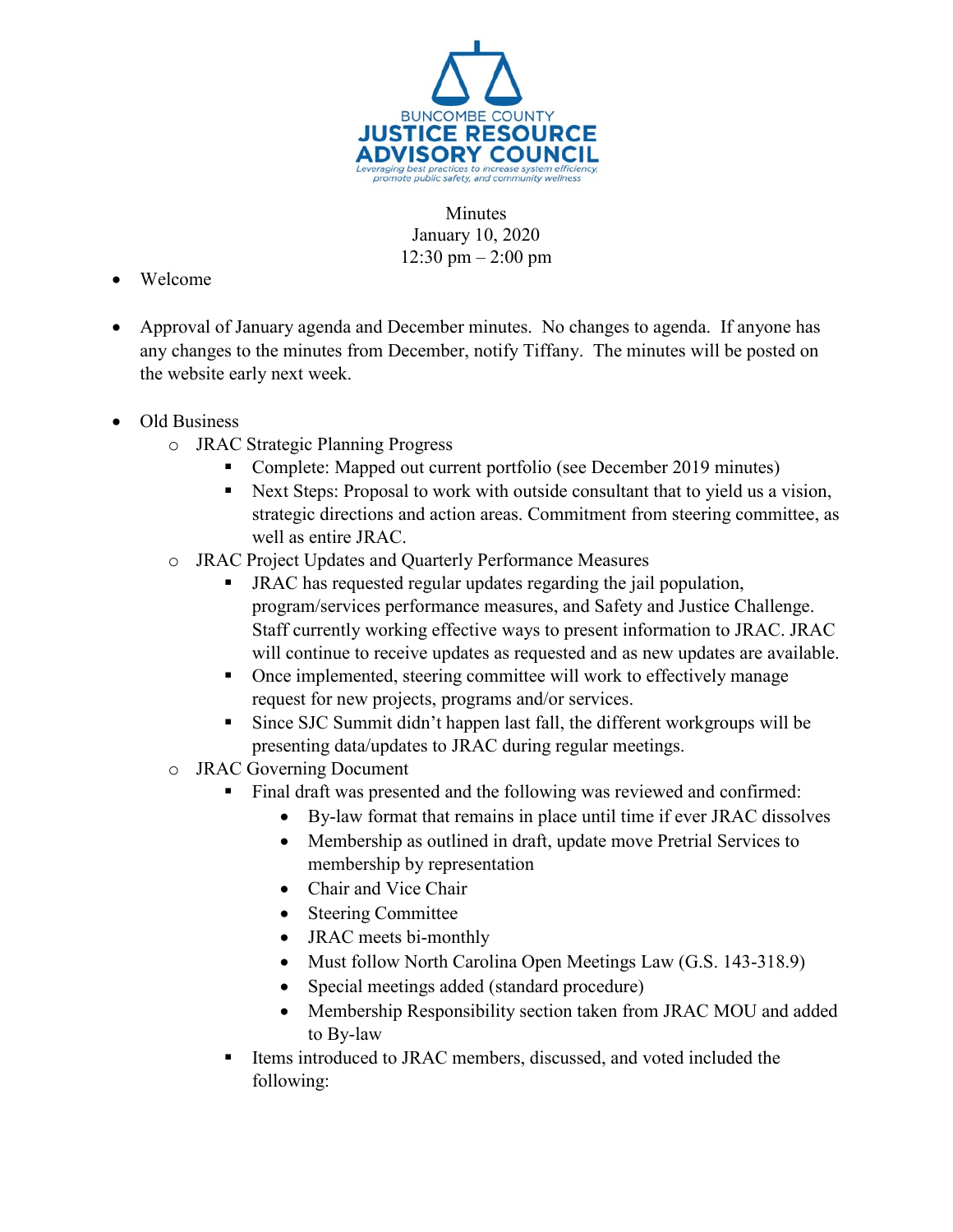

- Article II Section 2: Membership by representation: Staff will send out an invitation to the membership organization asking them to reply in writing with their designated representative.
- Article III: Chair and Vice Chair: Chair appointed by County Manager. The group will vote for the Vice Chair.
- Article V Section 1: Standing Committee Purpose: Staff will send out a proposal for standing committees.
- Article VI Section 1b Steering Committee Meetings: Steering Committee will meet bi-monthly on months opposing JRAC meeting
- Article VII Section 3- Submitting Items for Formal Discussion or Vote: The steering committee has the authority to make decisions on behalf of the JRAC.
- Committee/workgroup meetings will be open to the public, unless there is a need for a special closed meeting
- Will provide the opportunity in the JRAC meetings for public comment. Will use the same guideline as Commissioners. No specific cases will be discussed.
- If a JRAC member is unable to attend, they will send a designated proxy. If JRAC member by appointment misses 4 consecutive meetings or more than 75% of the meetings in a year, they will resign their position.
- Next steps: JRAC will meet in February for approval of bylaws, invitation for new members and nomination call for membership by selection by nomination and appointment
- New Business
	- o Racial Equity Presentation LeAnn Melton presented data from the Racial Equity Workgroup including their definitions, shared analysis, timeline, accomplishments, data, goals, and next steps. A copy of the presentation is included in the meeting documents.
		- There is a request drill down further on the probation violation data. Would like to see bond levels for these people. Also want to know why blacks are booked 3 times more than the average population. Would also like to see income data in comparison to racial demographics. Would like to review data between arrests and bookings.
		- Jessica Smith with the School of Government is coming to talk about Bond Reform on February  $6<sup>th</sup>$  at 12:30 pm at 200 College St. JRAC is invited.
		- Effective ways to collect data in which Law enforcement can measure arrest data vs diversion data.
		- In the jail management system, ethnicity data is significantly missing, making it difficult to establish baseline date.